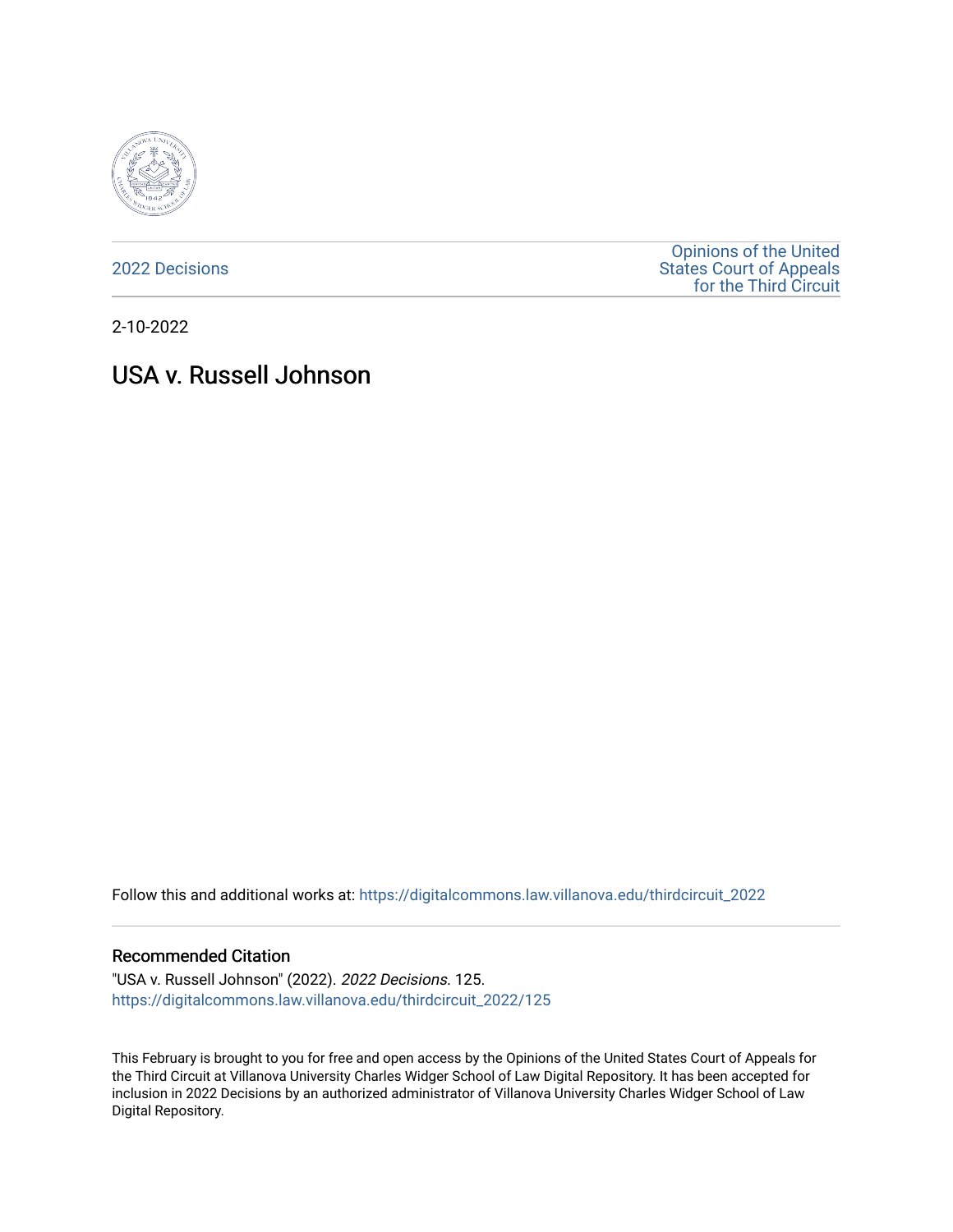#### **BLD-049 NOT PRECEDENTIAL**

### UNITED STATES COURT OF APPEALS FOR THE THIRD CIRCUIT

 $\frac{1}{2}$ 

## No. 21-1137  $\frac{1}{2}$

#### UNITED STATES OF AMERICA

v.

RUSSELL JOHNSON, Appellant \_\_\_\_\_\_\_\_\_\_\_\_\_\_\_\_\_\_\_\_\_\_\_\_\_\_\_\_\_\_\_\_\_\_\_\_

On Appeal from the United States District Court for the Eastern District of Pennsylvania (D.C. Criminal Action No. 2-16-cr-00107-003) District Judge: Honorable Paul S. Diamond

 $\mathcal{L}_\text{max}$  , where  $\mathcal{L}_\text{max}$  is the set of  $\mathcal{L}_\text{max}$ 

Submitted on Appellee's Motion for Summary Action Pursuant to Third Circuit LAR 27.4 and I.O.P. 10.6 December 22, 2021

Before: MCKEE, GREENAWAY, JR., and PORTER, Circuit Judges

(Opinion filed: February 10, 2022)  $\overline{\phantom{a}}$ 

> OPINION\*  $\frac{1}{2}$

PER CURIAM

<sup>\*</sup> This disposition is not an opinion of the full Court and pursuant to I.O.P. 5.7 does not constitute binding precedent.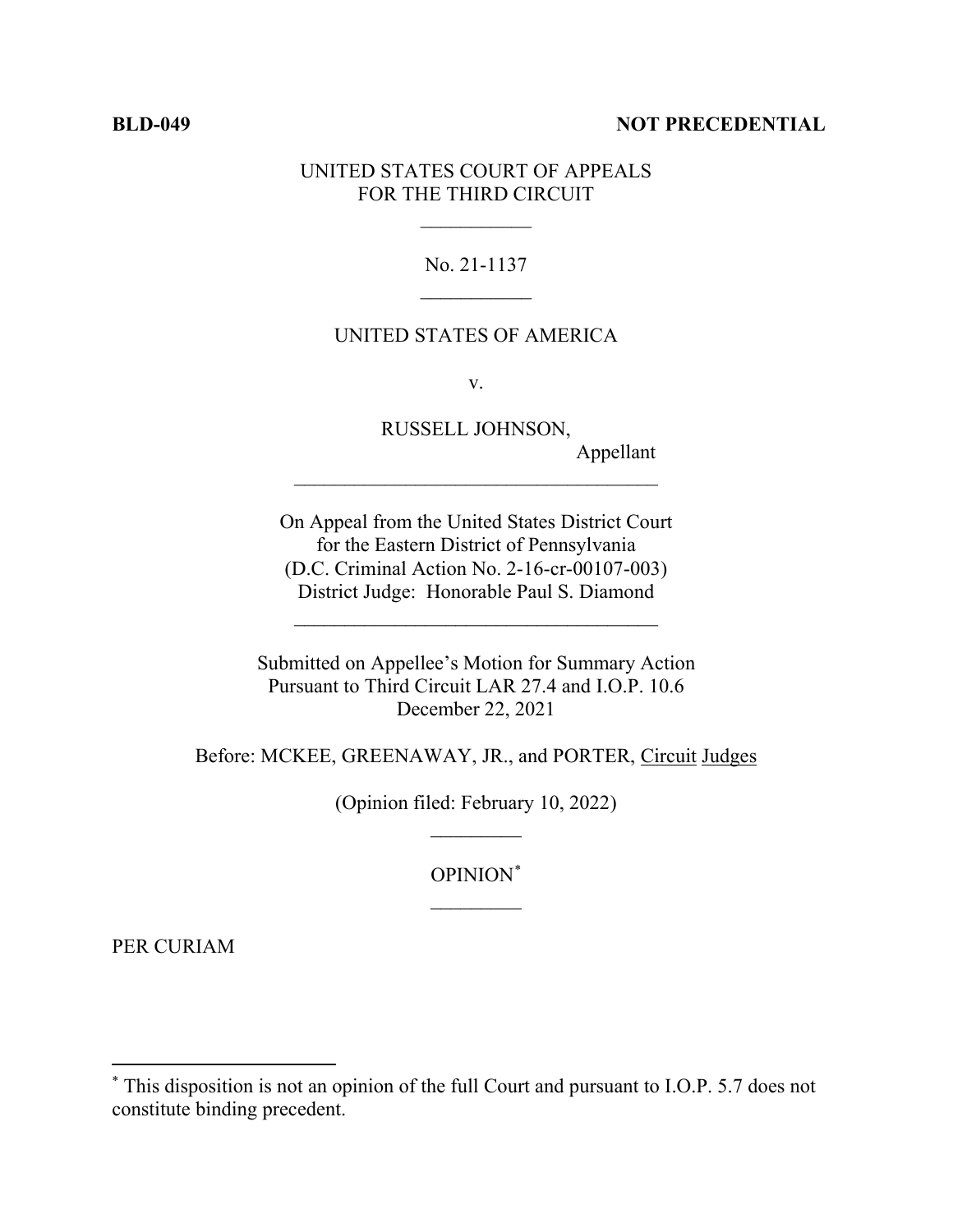Pro se appellant Russell Johnson appeals the District Court's order denying his motion for compassionate release under 18 U.S.C.  $\S 3582(c)(1)(A)$ . The Government has filed a motion for summary affirmance. Because the District Court did not err in determining that the § 3553(a) factors do not support release, we grant the Government's motion and will summarily affirm the District Court's judgment.

Johnson requested compassionate release as to a 12-year sentence that the District Court imposed on him for convictions for conspiracy to commit Hobbs Act robbery, three counts of Hobbs Act robbery, and using and carrying a firearm during and in relation to a crime of violence. He argued that the District Court should release him because he suffers from malignant prostate cancer, hypertension, anxiety, and high cholesterol, which place him at an increased danger from the COVID-19 pandemic.

The District Court denied the motion. See ECF No. 304. The Court first determined that, while Johnson did have prostate cancer, it did not constitute an extraordinary and compelling reason necessitating his release because Johnson had this condition at the time of his crimes and the BOP had managed the condition more effectively than Johnson had when he was not incarcerated. See id. at 2. The Court went on to determine that Johnson's "health problems, however serious, are more than outweighed by the § 3553(a) factors." Id. at 3. The Court explained that Johnson's crimes were violent and serious, he had served only about 40% of his sentence, and he remained a danger to the community. See id. Johnson appealed, and the Government has filed a motion for summary affirmance.

 $\overline{2}$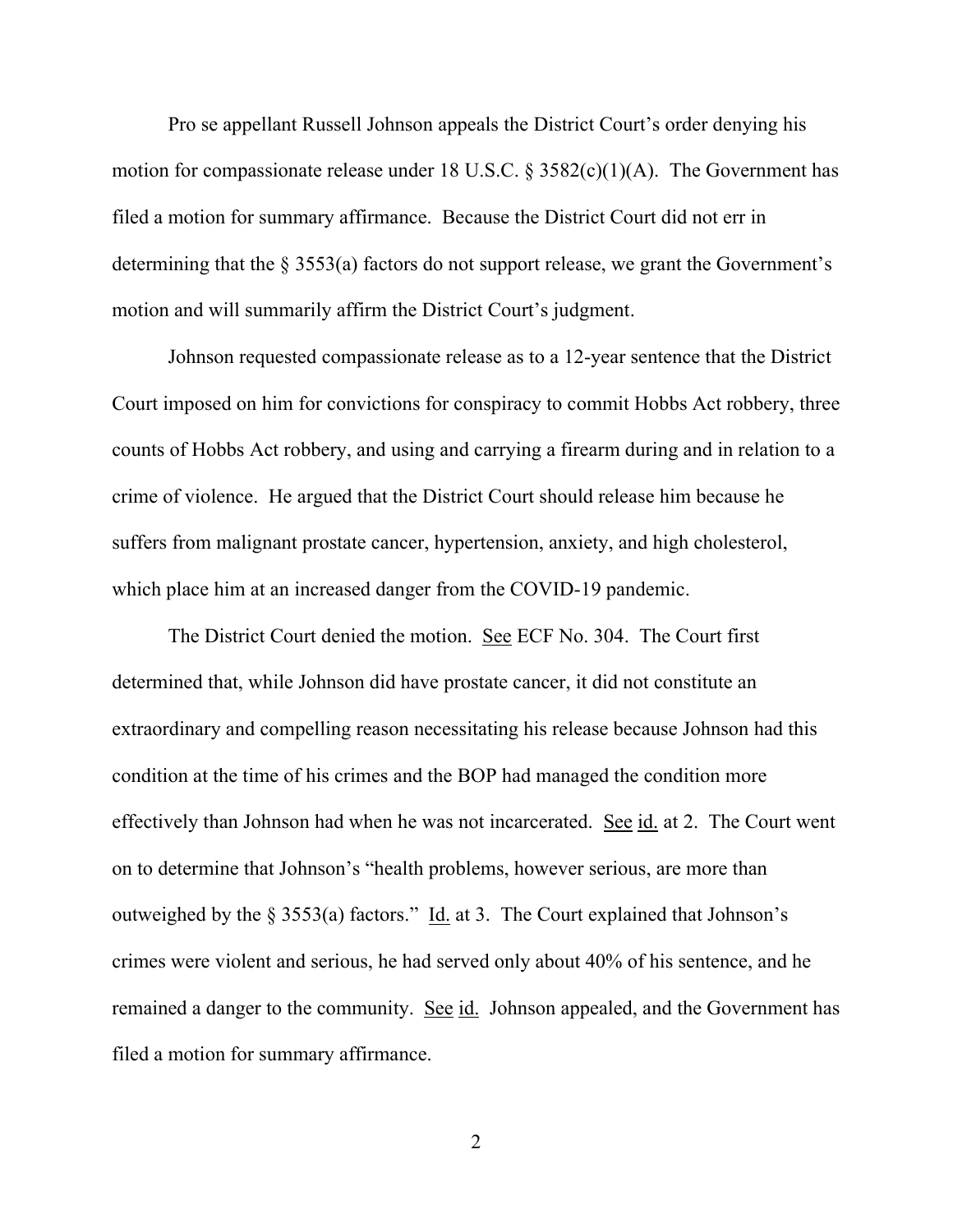We have jurisdiction under 28 U.S.C. § 1291. We review the District Court's order for abuse of discretion. See United States v. Pawlowski, 967 F.3d 327, 330 (3d Cir. 2020). We may take summary action if "no substantial question is presented" by the appeal. 3d Cir. L.A.R. 27.4.

The District Court did not err here. The compassionate-release provision states that a district court "may reduce the term of imprisonment" and "impose a term of probation or supervised release" if it finds that "extraordinary and compelling reasons warrant such a reduction." 18 U.S.C. §  $3582(c)(1)(A)(i)$ . Before granting compassionate release, a district court must consider "the factors set forth in [18 U.S.C. §] 3553(a) to the extent that they are applicable."  $\S$  3582(c)(1)(A). Those factors include, among other things, "the nature and circumstances of the offense and the history and characteristics of the defendant,"  $\S$  3553(a)(1), and the need for the sentence "to reflect the seriousness of the offense, to promote respect for the law, and to provide just punishment for the offense"; "to afford adequate deterrence to criminal conduct"; and "to protect the public from further crimes of the defendant,"  $\S$  3553(a)(2)(A)–(C).

The District Court did not abuse its discretion in ruling that the  $\S$  3553(a) factors weighed against granting compassionate release.<sup>1</sup> It was reasonable for the Court to conclude that the substantial time remaining to be served on Johnson's sentence, see Pawlowski, 967 F.3d at 331, the seriousness of his offenses of conviction, and his

<sup>&</sup>lt;sup>1</sup> Based on this conclusion, we need not address whether Johnson asserted "extraordinary" and compelling reasons" under the statute. 18 U.S.C.  $\frac{2582(c)(1)(A)(i)}{i}$ .